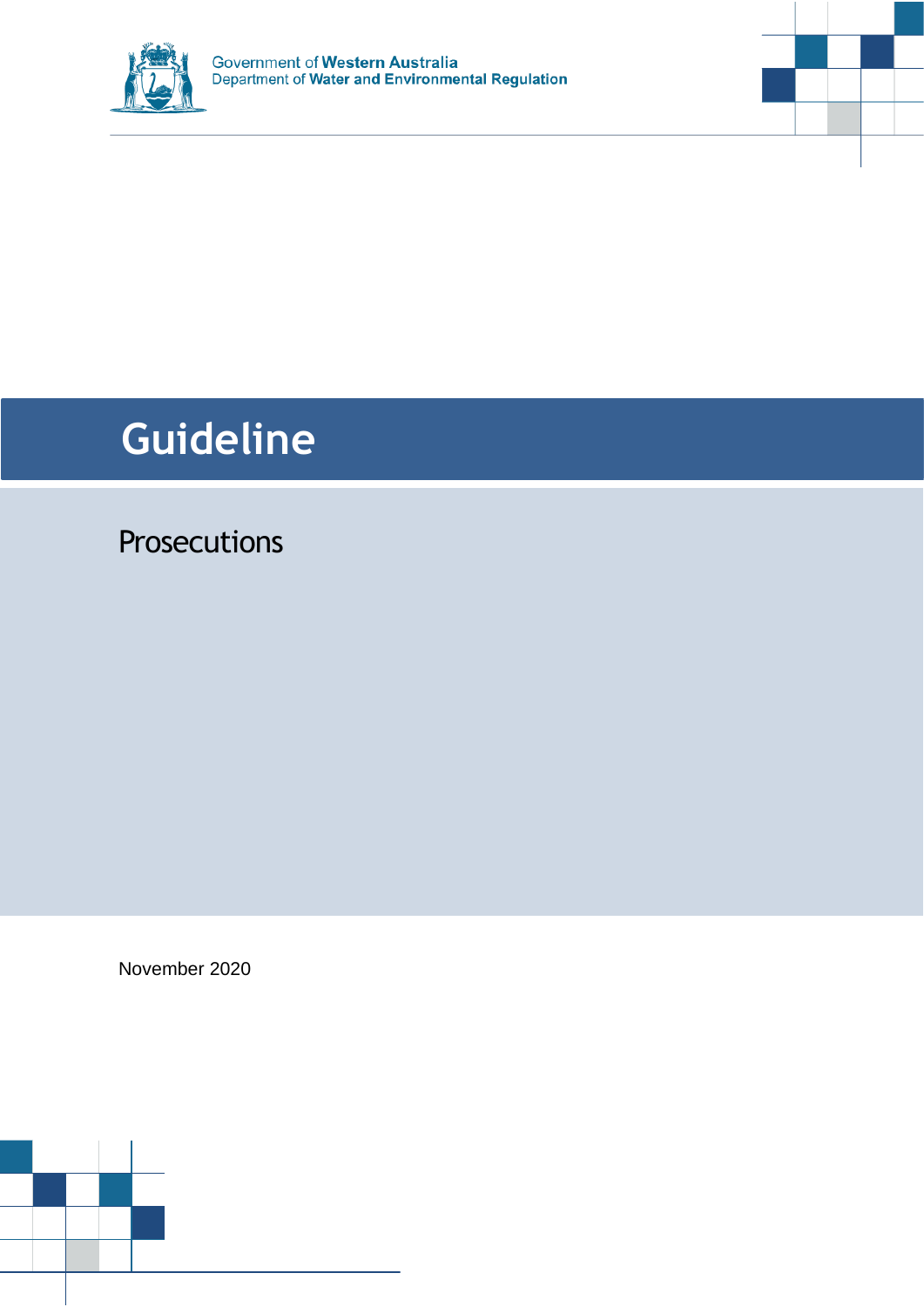Department of Water and Environmental Regulation 8 Davidson Terrace

Joondalup Western Australia 6027 Telephone +61 8 6364 7000

Facsimile +61 8 6364 7001

National Relay Service 13 36 77 www.dwer.wa.gov.au

© Government of Western Australia

November 2020

FIRST 115896

This work is copyright. You may download, display, print and reproduce this material in unaltered form only (retaining this notice) for your personal, non-commercial use or use within your organisation. Apart from any use as permitted under the *Copyright Act 1968*, all other rights are reserved. Requests and inquiries concerning reproduction and rights should be addressed to the Department of Water and Environmental Regulation.

#### **Disclaimer**

This document has been published by the Department of Water and Environmental Regulation. Any representation, statement, opinion or advice expressed or implied in this publication is made in good faith and on the basis that the Department of Water and Environmental Regulation and its employees are not liable for any damage or loss whatsoever which may occur as a result of action taken or not taken, as the case may be in respect of any representation, statement, opinion or advice referred to herein. Professional advice should be obtained before applying the information contained in this document to particular circumstances.

This publication is available at [www.dwer.wa.gov.au](http://www.dwer.wa.gov.au/) or for those with special needs it can be made available in alternative formats such as audio, large print, or Braille.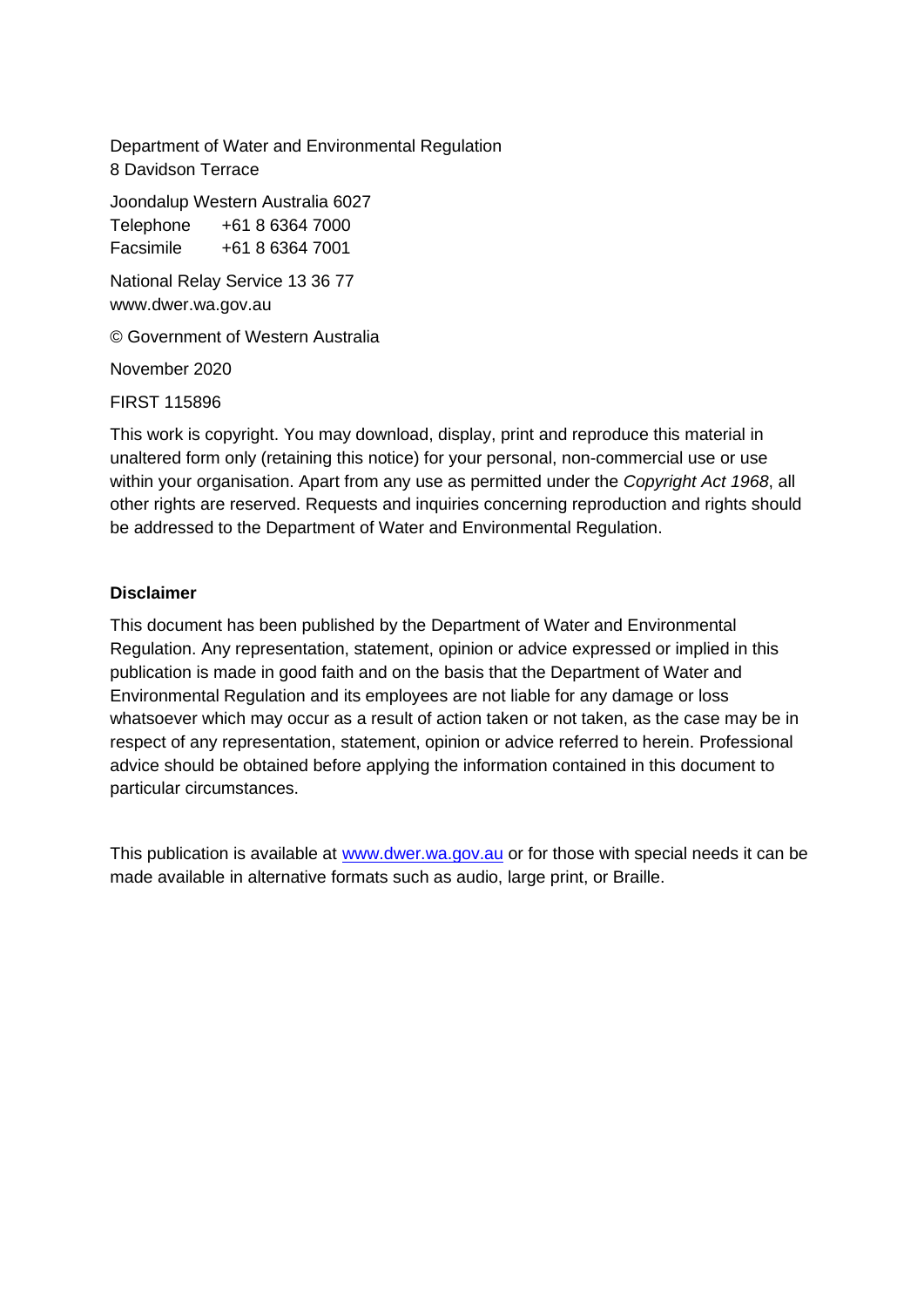

## Contents

| 1 <sub>1</sub> |  |
|----------------|--|
| 2.             |  |
| 3.             |  |
| 4.             |  |
| 5.             |  |
| 6.             |  |
| 7.             |  |
| 8.             |  |
| 9.             |  |
| 10.            |  |
| 11.            |  |
| 12.            |  |
|                |  |
|                |  |
|                |  |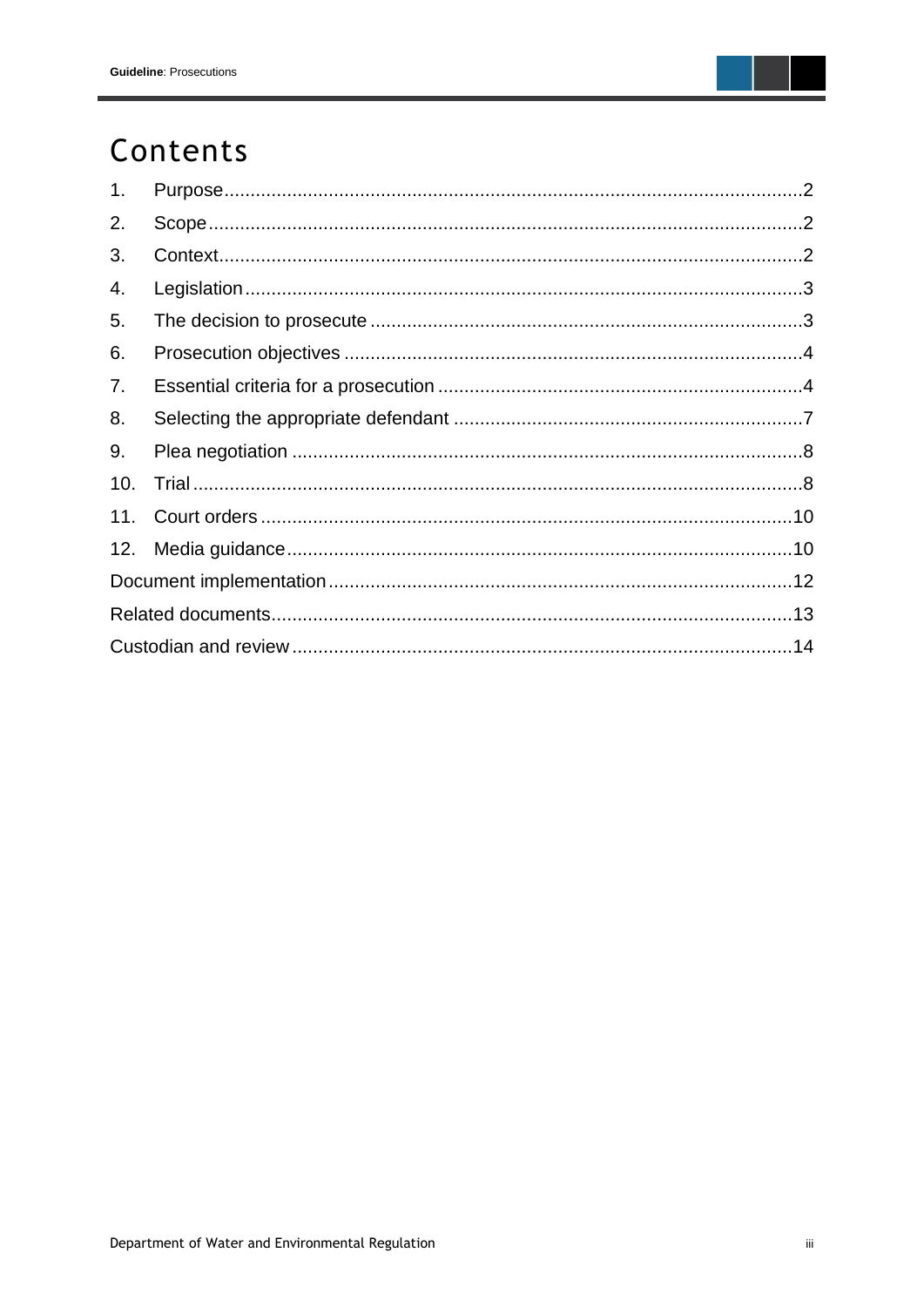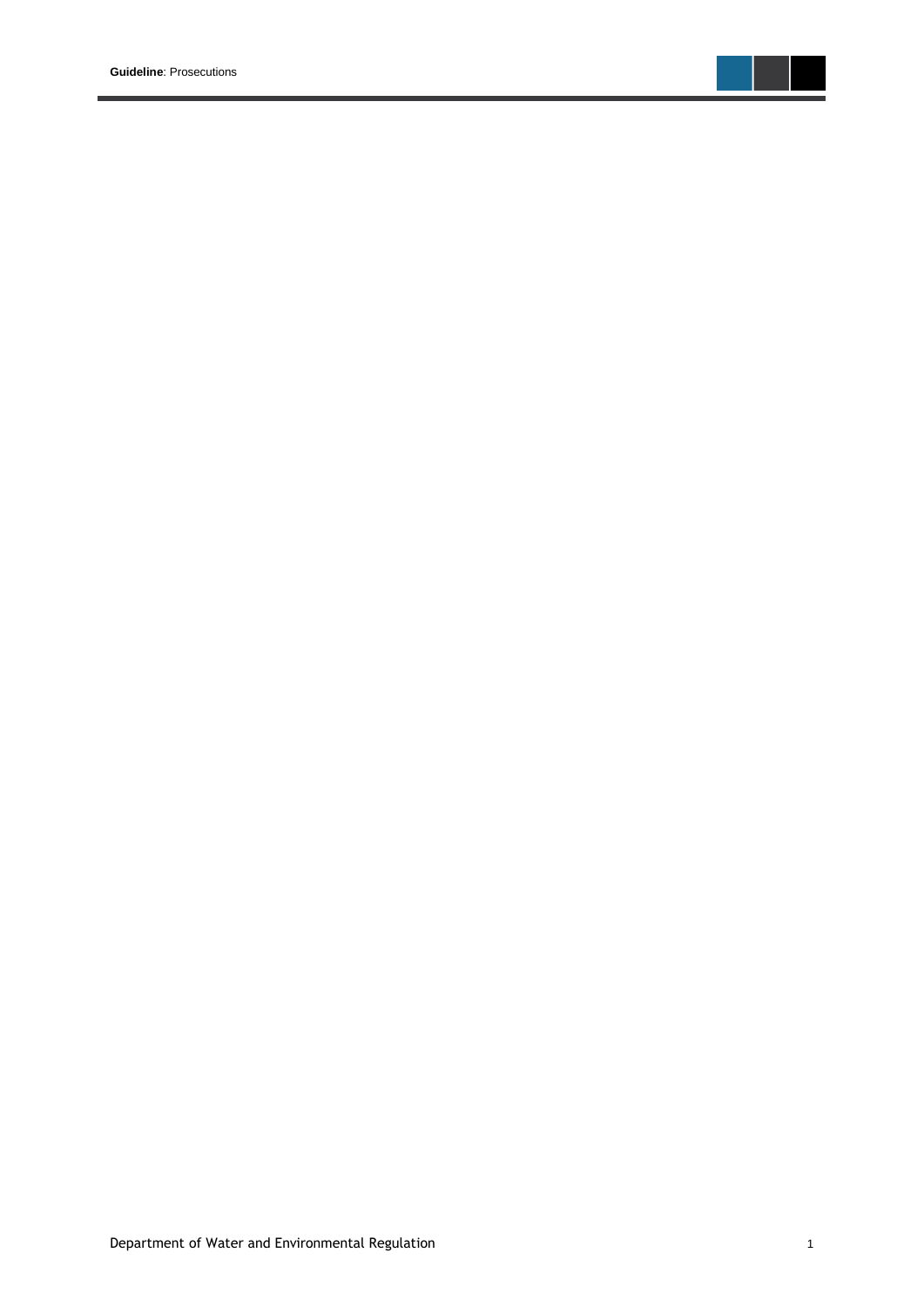

### <span id="page-4-0"></span>1. Purpose

This guideline is intended to guide the Department of Water and Environmental Regulation's (the department) approach to prosecutions for offences under the legislation it administers.

## <span id="page-4-1"></span>2. Scope

This guideline provides guidance on all aspects of prosecution undertaken by the department. It applies to prosecutions for offences under the legislation administered by the department and as the circumstances allow, to appeals arising out of proceedings in respect of any such prosecutions.

This guideline is intended to guide and assist department officers in the performance of their functions and is not a substitute for the professional judgment of those officers.

In some circumstances, other government departments, local governments and water service providers have an enforcement role under legislation administered by the department, through by-laws, delegations and legislative provisions. While officers of these agencies may be guided by this guideline, they are not bound by it and should exercise their responsibilities in line with the policies and guidelines of their own agencies.

## <span id="page-4-2"></span>3. Context

The department's *Compliance and Enforcement Policy* details the department's approach to ensuring compliance with the legislation it administers and responding to breaches of the law to deter and punish offenders, and rehabilitate damage caused to the environment.

The *Compliance and Enforcement Policy* provides information on the department's enforcement principles, types of enforcement actions, factors in selecting the most appropriate action and the appropriate party for enforcement action. Prosecution is one type of enforcement action. The department will refer to the *Compliance and Enforcement Policy* before determining if prosecution is appropriate for the particular circumstance.

This guideline aligns with the principles set out in the Western Australian Director of Public Prosecution's *Statement of Prosecution Policy and Guidelines 2018* (Office of the Director of Public Prosecutions, 2018).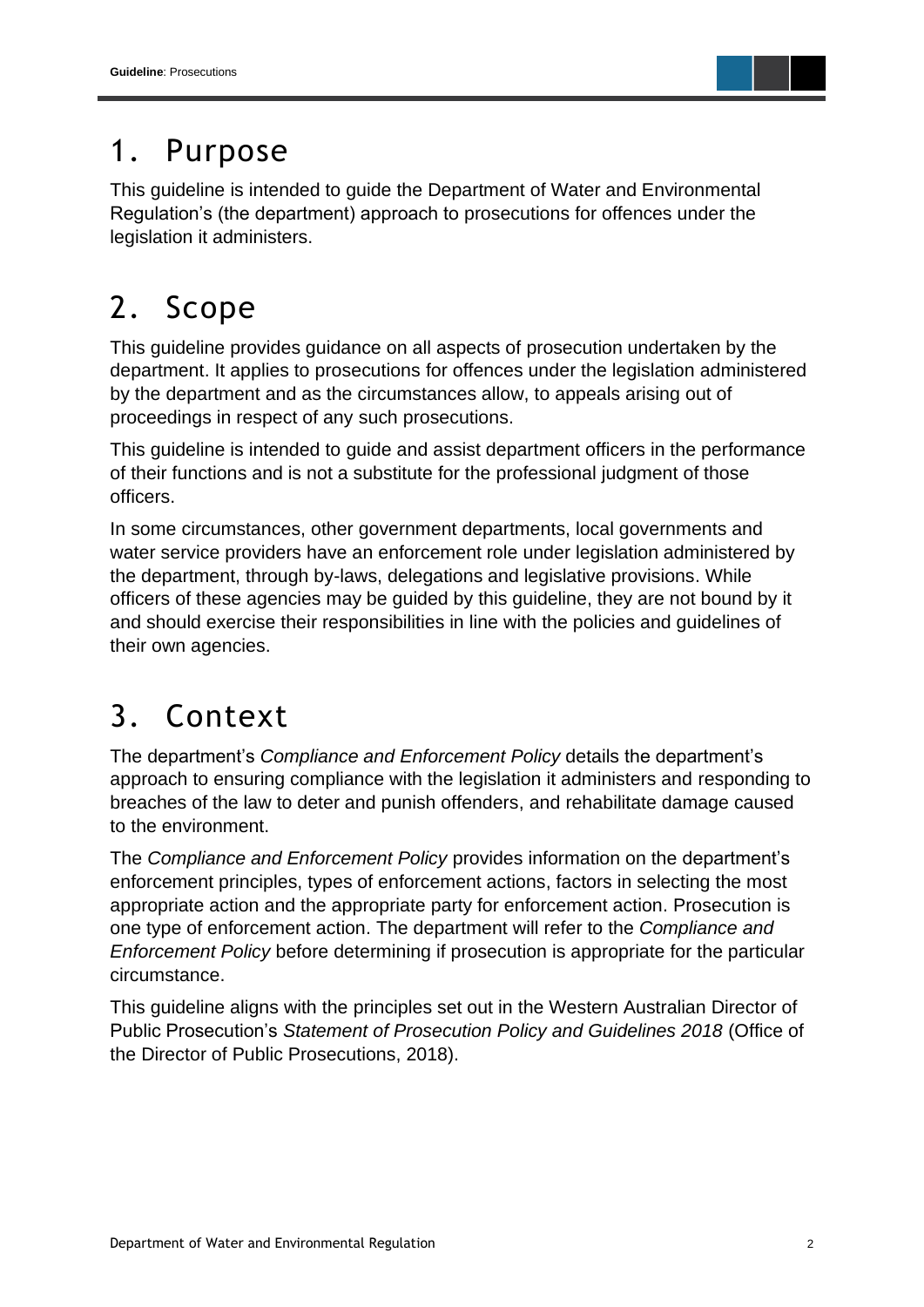

### <span id="page-5-0"></span>4. Legislation

The state legislation to which this guideline is applicable includes the following acts and associated regulations:

- *Contaminated Sites Act 2003*
- *Country Areas Water Supply Act 1947*
- *Environmental Protection Act 1986*
- *Litter Act 1979*
- *Metropolitan Water Supply, Sewerage, and Drainage Act 1909*
- *Rights in Water and Irrigation Act 1914*
- *Waste Avoidance and Resource Recovery Act 2007*
- *Waste Avoidance and Resource Recovery Levy Act 2007*
- *Water Agencies (Powers) Act 1984*
- *Waterways Conservation Act 1976*
- *Water Services Act 2012*.

There are other acts which need to be applied when considering the rules of evidence and the prosecution process. These include but are not limited to:

- *Criminal Procedure Act 2004*
- *Evidence Act 1906*
- *Interpretation Act 1984*
- *Sentencing Act 1995*.

## <span id="page-5-1"></span>5. The decision to prosecute

Prosecution action commences when a prosecution notice is made under section 23 of the *Criminal Procedure Act 2004* that alleges an individual, corporation or other has committed an offence against the legislation.

The legislation defines who is responsible for issuing a prosecution notice.

Under some of the department's legislation, the authority to issue a prosecution notice may be specifically delegated. However, the Director General approves the commencement of all prosecution proceedings.

Primary consideration in any decision to prosecute is the extent to which prosecution will fulfil the statutory objectives and purpose of the legislation. The department will also consider its fundamental objectives of, and essential conditions for, a prosecution.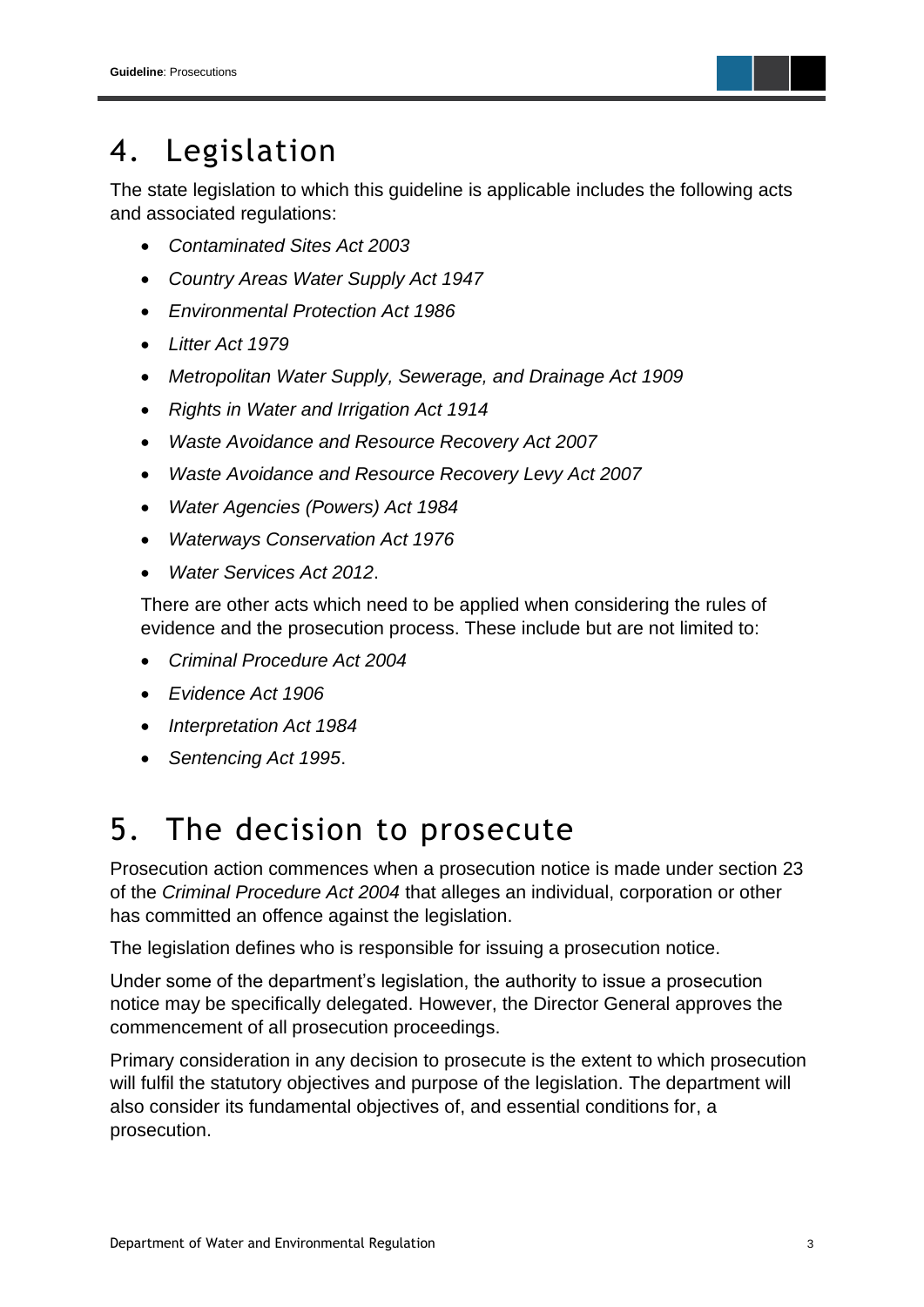

Prosecutorial discretion will be exercised so as to recognise the central role of the courts in the criminal justice system in determining guilt and imposing appropriate sanctions for criminal conduct.

The State Solicitor's Office and the department's in-house Legal Services prosecute offences on behalf of the department.

### <span id="page-6-0"></span>6. Prosecution objectives

The department's fundamental objectives of prosecution are to:

- achieve an outcome consistent with the objects of the legislation
- bring to justice those who commit offences
- punish those who deserve punishment for their offences
- protect the community
- deter others from offending and discourage repeat offences
- ensure a person or company complies with their duties and responsibilities.

In pursuit of these objectives the department will consider:

- the rights of the accused
- the rights and interests of victims
- the public interest.

### <span id="page-6-1"></span>*7.* Essential criteria for a prosecution

Two essential conditions must be met before the department proceeds with prosecution action:

- 1. There is sufficient evidence to establish a prima facie case.
- 2. It is judged to be in the public interest.

### 7.1 Sufficient evidence – Prima facie

A prima facie case is established if the available material appears on its face or initial assessment to prove that all the elements of the offence have been established.

When making a decision to prosecute, consideration will be given as early as possible as to whether the evidence establishes a prima facie case.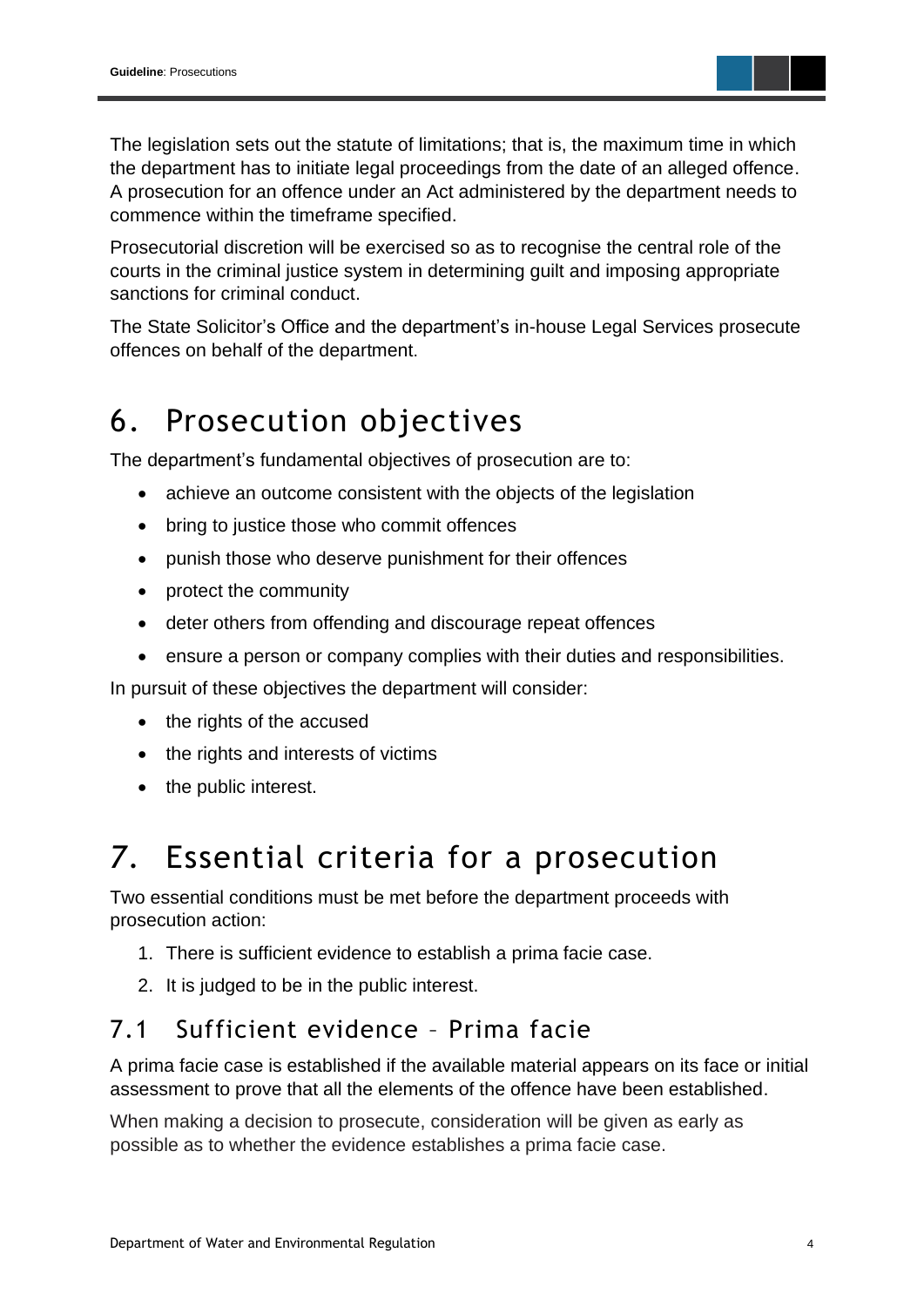

Where the available material does not establish a prima facie case, the department will not proceed with a prosecution.

### 7.2 Public interest

If a prima facie case exists, consideration is given to whether the prosecution of the offence is in the public interest. A prosecution should only proceed when it is in the public interest. Not every breach of law is prosecuted, the laying of charges is discretionary and a factor in that discretion is public interest.

Public interest is a matter of balance and exercise of appropriate judgment. All the relevant factors should be considered before a decision is made to initiate or continue with a prosecution.

Public interest is evaluated on reasonable prospects of a conviction and other relevant public interest factors.

It is in the public interest that prosecutions be conducted fairly and impartially. A prosecution conducted for improper purposes, capriciously or oppressively, is not in the public interest. A prosecution is not in the public interest if there are no reasonable prospects of conviction.

#### **7.2.1 Public interest factor – reasonable prospects of conviction**

The department will not initiate or continue with a prosecution which, based on the available material and advice, has no reasonable prospects of conviction. The exception being where further prompt investigation will remedy any deficiency in the prosecution case.

The evaluation of prospects of conviction is a matter of dispassionate judgment. This does not mean that only cases perceived as 'strong' will be prosecuted as generally the resolution of disputed questions of fact is for the court, not the department.

The prospect of conviction is evaluated through consideration of a range of factors. These include:

- whether any alleged confessions are given voluntarily
- whether there are grounds for reaching the view that a confession will not meet the various criteria for admission into evidence
- the likelihood of the exclusion from the trial of an admission or other important evidence in the exercise of a judicial discretion. In the case of an alleged admission, regard should be given to whether an admission may be unreliable having regard to the cognitive functioning of the accused, or linguistic or cultural factors
- the competence, reliability, credibility, availability and compellability of witnesses
- matters known to the prosecution which may significantly lessen the likelihood of acceptance of the prosecution case, such as: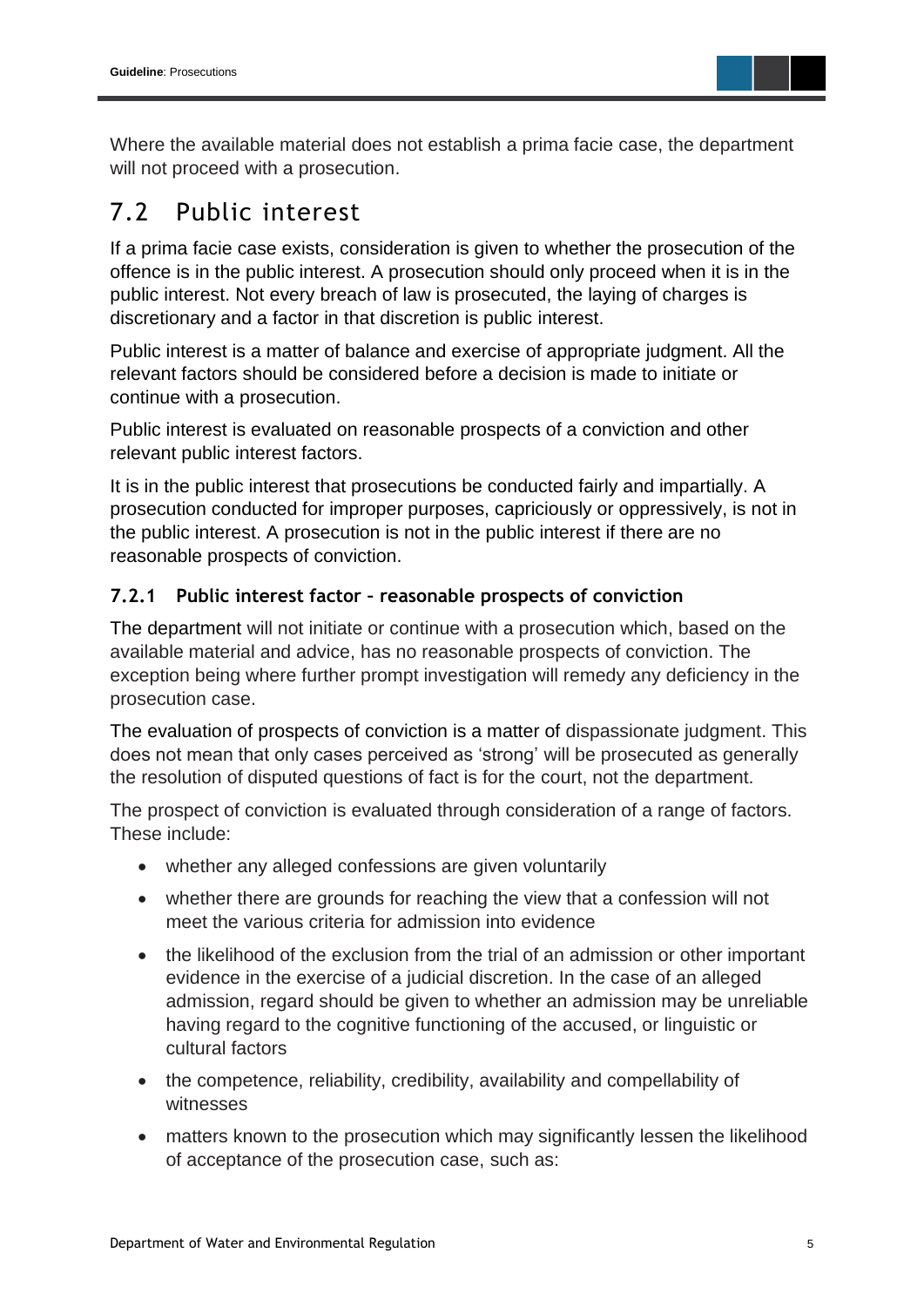

- the existence of a significant conflict in the evidence
- where identity is in issue, the cogency and reliability of the identification evidence
- any lines of defence which have been indicated by, or are reasonably open to the defence
- reasonable inferences consistent with innocence
- the onus and standard of proof.

Evaluation of the prospects of conviction will generally not have regard to:

- material not disclosed to the prosecution by the defence
- notification of a defence which purports to rest upon unsubstantiated assertions of fact
- whether assertions or facts upon which a defence or excuse are based which are contentious, or not supported by cogent evidence.

#### **7.2.2 Other public interest factors**

If the evidence establishes a prima facie case and reasonable prospects of conviction, it may not be in the public interest to proceed if other factors, singly or in combination, render a prosecution inappropriate.

Factors that might require the prosecution to proceed in the public interest should be balanced against any factors that may weigh against prosecution.

Factors to be considered in evaluating the public interest include:

- the need to maintain the rule of law (i.e. the application of the law without the influence of arbitrary power; the equal accountability of all before the law)
- the severity or significance of the impact of the offence on public health, the environment and/or water resources
- the need to maintain public confidence in basic constitutional institutions
- the objectives of sentencing, including deterrence, retribution, protection of the community, punishment and rehabilitation
- the circumstances in which the alleged offence was committed
- the age, health or vulnerability of the victim or a witness
- the circumstances of the accused, including their history
- the lapse of time since the alleged offence, including delay in the prosecution process
- the degree of culpability of the accused
- the availability or efficacy of any alternatives to prosecution
- the attitude of the victim(s) of an alleged offence to a prosecution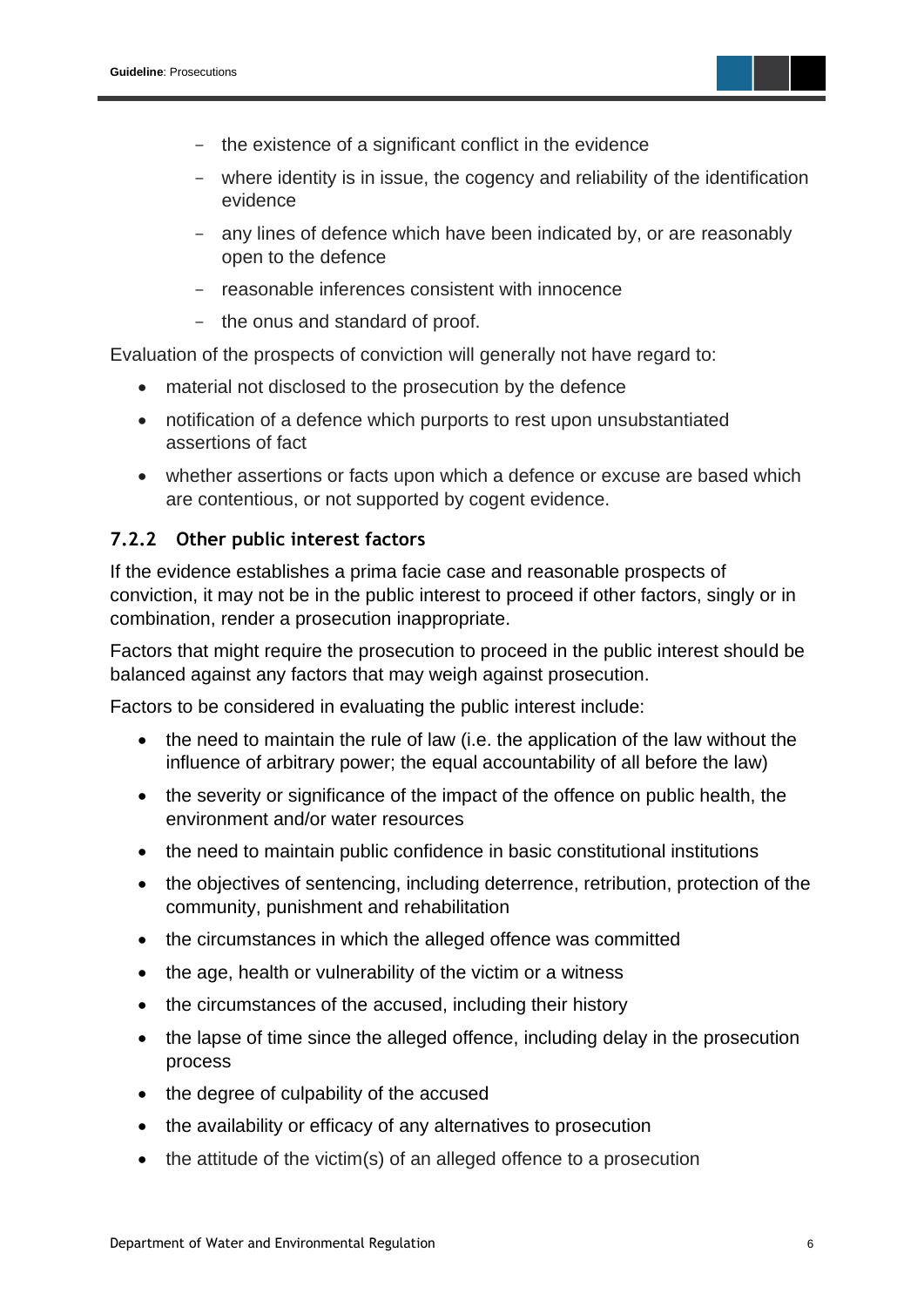

- the likely length and public expense of a trial if disproportionate to the seriousness of the alleged offending
- whether the accused has cooperated in the investigation
- the likely sentence in the event of a finding of quilt
- the entitlement of the state or other person to be awarded compensation if guilt is adjudged
- whether a sentence or other penalty has already been imposed on the offender which adequately reflects the criminality of the circumstances.

When evaluating the public interest, not taken into consideration are:

- the ethnicity, gender, religious beliefs, social position, marital status, sexual preference, political opinions or cultural views of any person involved in the prosecution (unless relevant to the elements of the offence)
- the possible political consequences of the exercise of the discretion
- the personal feelings of those responsible for the decision regarding the accused
- the possible effect of the decision on the personal or professional circumstances of those responsible for the decision.

## <span id="page-9-0"></span>8. Selecting the appropriate defendant

As stated in the *Compliance and Enforcement Policy*, a wide range of people may have participated in, or contributed to, the commission of an offence. It is not always appropriate to prosecute every person who may be liable for an offence.

However, in some cases where more than one person or company combine to commit an offence, it may be appropriate to prosecute all of the relevant offenders.

In selecting the appropriate party for enforcement action, the department will generally consider:

- who is primarily responsible
- who formed intent, who committed the act, and who created the material circumstances leading to the offence
- in the case of strict liability, the role of the accused
- potential liability of the corporation, body corporate, directors and executive officers, including vicarious liability
- potential liability of employees and/or contractors
- potential liability of lending institutions, in particular, the categories of 'legal owners and occupiers'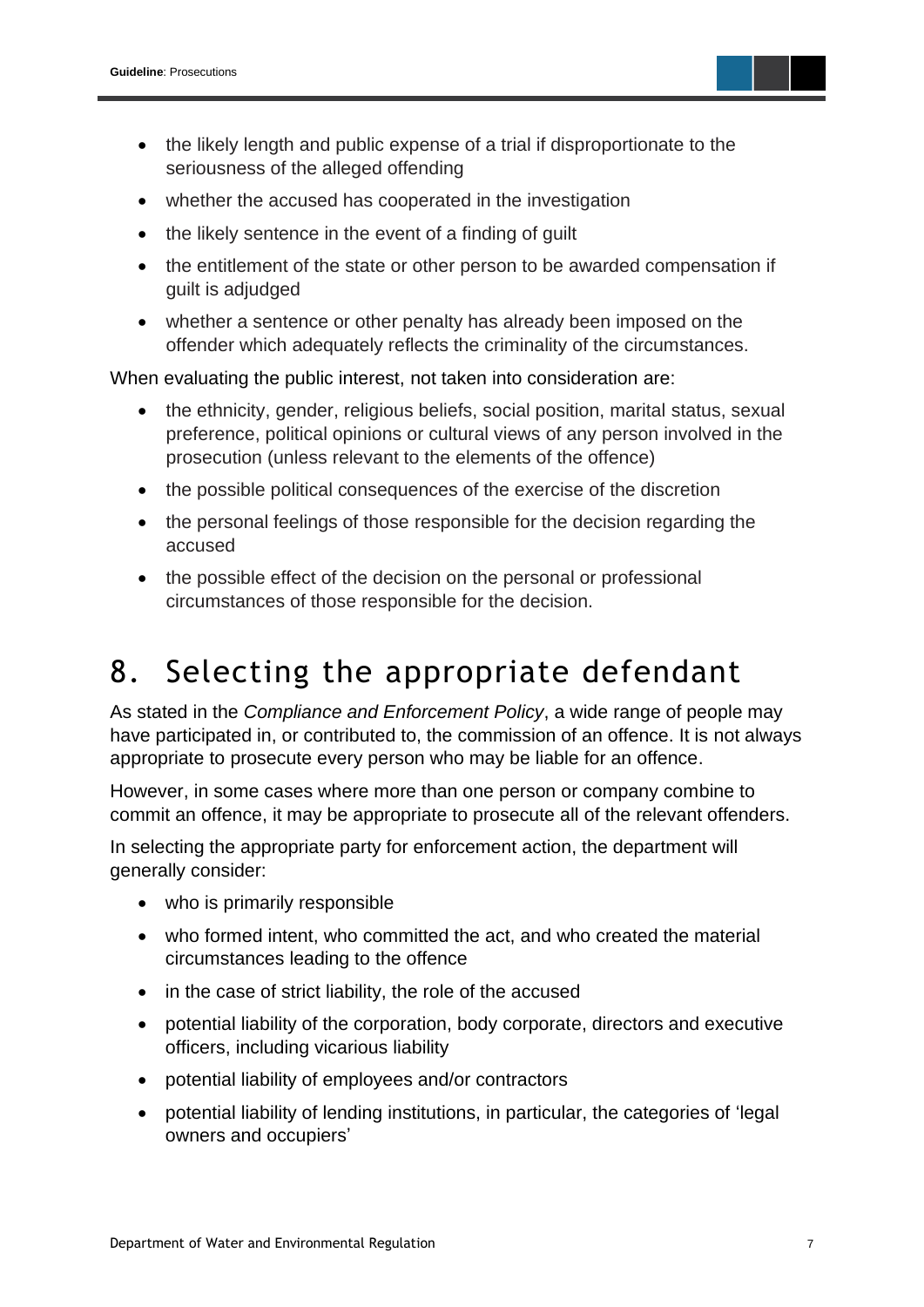

- potential liability of public authorities
- likely effectiveness of court orders against the accused party.

### <span id="page-10-0"></span>9. Plea negotiation

A plea of guilty is a factor to be taken into account in mitigation of sentence. There are obvious benefits to the justice system resulting from a plea of guilty. Negotiations between the parties are encouraged and may occur at any stage during progress of a matter through the courts.

The department will consider the following factors when considering whether a plea to a lesser offence, or to proceed with only some of the charges in a prosecution notice:

- whether the plea reasonably reflects the essential criminality of the conduct and provides an adequate basis for sentence
- whether the strength of the evidence is such that the public interest will be satisfied by the acknowledgment of guilt and certainty of conviction achieved by the negotiated plea
- the benefits to the community as a result of the negotiated plea
- where there has been an environmental impact, whether the accused has commenced works to, or made arrangements to, rehabilitate the environmental damage
- when to do so will save witnesses, particularly those who are vulnerable, from the trauma of a court appearance or protracted criminal proceedings.

A plea to a lesser offence, or to only some of the charges in a prosecution notice, will not be accepted by the department if:

- to do so would distort the facts disclosed by the available evidence and result in an artificial basis for sentence
- the accused person intimates that he or she is not guilty of any offence.

In considering whether to accept a plea, regard should be given to the views of the victim of the offence and the environmental and other relevant impacts of the offending conduct.

## <span id="page-10-1"></span>10. Trial

Prosecutions should be progressed without undue delay. In the interests of justice, the department will endeavour to ensure that matters are progressed as soon as practicable, having regard to the interest of all parties to the proceedings.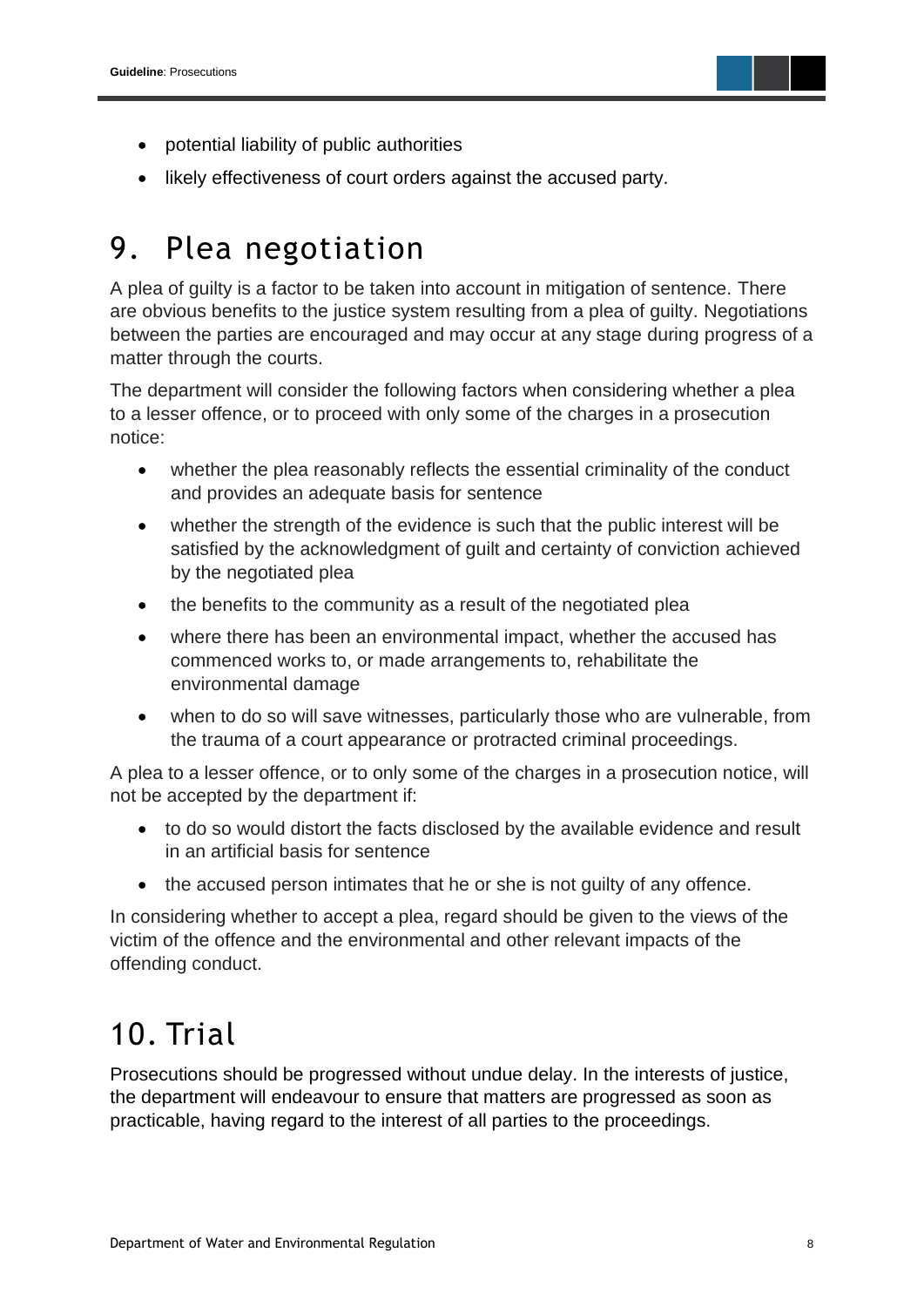

### 10.1 Disclosure

The prosecutor has a general duty of disclosure. Disclosure obligations include the requirement to provide to the defence a copy of every statement, of any person who may be able to give relevant evidence at the trial and a copy of every document or object to which the statement refers.

The prosecutor is also required to disclose a copy of every document or exhibit that the prosecution proposes to tender in evidence at the trial, or if it is not practical to do so, a description of it and when it can be inspected.

The general duty of disclosure is also relevant to the department. The department provides the prosecutor with every document or object relevant to the case.

### 10.2 Unrepresented accused

It is the duty of the prosecutor to ensure the accused is properly informed of the prosecution case so that the accused can be prepared to respond. It is not the prosecutor's function to advise an accused about legal issues, evidence, inquiries and investigations which might be made, possible defences or the conduct of the defence. Communications with an unrepresented accused should, when possible, be witnessed and always recorded in writing.

### 10.3 Sentence

The responsibility of a prosecutor at a sentencing hearing is to put before the court all known information that is relevant to determining the appropriate sentence.

### 10.4 Appeals

The department may appeal against sentences the court has imposed. An appeal against sentence will not be initiated simply because it is perceived as inadequate or inappropriate in a particular case. Appeals will only be sought where there is a reasonable prospect of the appeal succeeding.

The right to appeal against a judgment of acquittal is only to be exercised when:

- a substantial error is likely to have affected the verdict
- there is a public interest in correcting the error
- there are reasonable prospects that the appeal will be allowed
- a retrial is appropriate in all of the circumstances.

Factors which are relevant in considering whether to institute an appeal against sentence include:

- whether a sentence is so disproportionate to the seriousness of the offence as to reflect error in sentencing principle by the trial judge
- whether a sentence is significantly out of line with other sentences imposed for the same or similar offences without reasonable cause for the disparity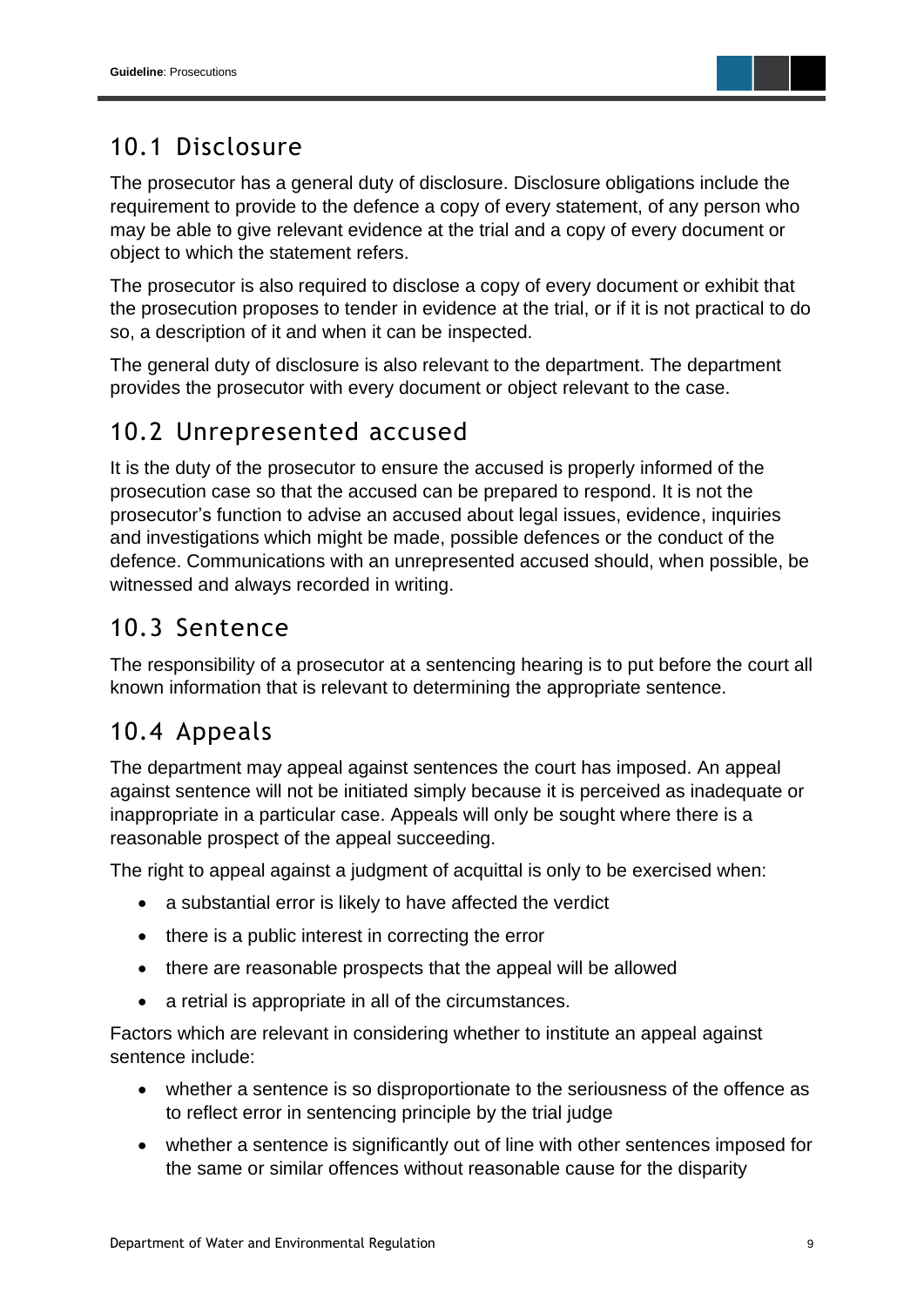

- whether disputed points of sentencing principle are giving, or are likely to give, rise to disparity of sentences imposed for crimes of the same or similar type
- whether existing sentences are already subject to wide and inexplicable variations and there is a need to reduce this variation in order to promote uniform standards of sentencing.

## <span id="page-12-0"></span>11. Court orders

In addition to extensive provisions contained in the *Sentencing Act 1995*, some of the legislation administered by the department makes available, subsequent to the conviction of a person, additional powers to the courts. These powers include:

- orders for forfeiture
- disposal of forfeited things
- orders for prevention, restoration etc.
- orders for costs, expenses and compensation
- orders regarding monetary benefits
- orders requiring public notice to be given
- enforcing orders to pay.

Prevention or restoration court orders and those requiring public notice are additional tools ensuring post-conviction remedy of environmental harm. Consideration of the relevancy or benefits additional orders of the court may deliver should be examined and assessed in every prosecution.

A decision whether to apply to the court for one or more orders should be made based on merit on a case-by-case basis.

Court imposed publication orders are designed to be an additional deterrent and educational aid by sending a clear message to the community that breaches of environmental legislation are treated seriously.

## <span id="page-12-1"></span>12. Media guidance

In line with the department's *Compliance and Enforcement Policy*, where appropriate, information regarding prosecutions will be made publicly available. The department has an obligation and a right to inform the community about its activities promptly and accurately.

Where appropriate, prosecution information will be published on the department's website.

Where an individual, corporation or other has been investigated and charged, the department may release a media statement to: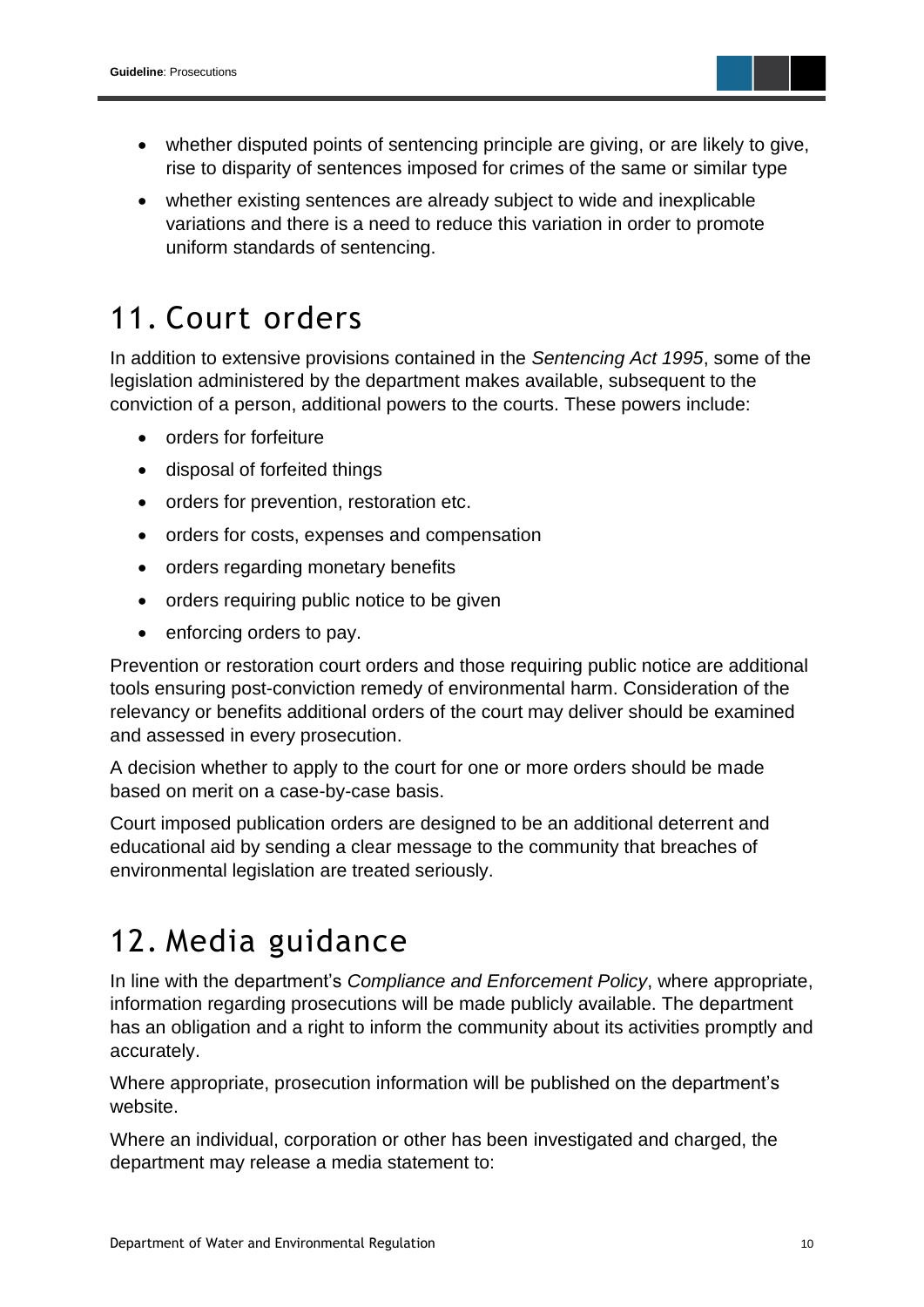

- facilitate accurate reporting of the facts
- inform the community of the department's role and activities in areas in which it holds regulatory or other responsibilities
- educate the community and industry.

When appropriate, the department may release the following details regarding prosecution proceedings:

- age and gender of the person
- a business without mentioning its name or specific industry
- location (suburb or town)
- actual charges
- facts to be alleged to the court
- date and place of the first court appearance
- the maximum penalty.

The department will not release information that:

- prejudices an investigation or impending court proceeding
- interferes with an operation
- divulges departmental records about the person being charged
- identifies juveniles (those under 18 years of age at the time the alleged offence was committed) by name or date of birth
- reveals the identity of a person being charged before the case has appeared before the court
- relates to appeal proceedings
- discloses the identity of offenders where a spent conviction is recorded. In line with the *Spent Convictions Act 1988*, where a conviction is declared spent it effectively limits the disclosure of that conviction.

Following a conviction by a court, where appropriate, a media statement will be released, containing all the relevant information including the defendant's name and identifying details such as age and locality, the fine imposed and any relevant comments from sentencing.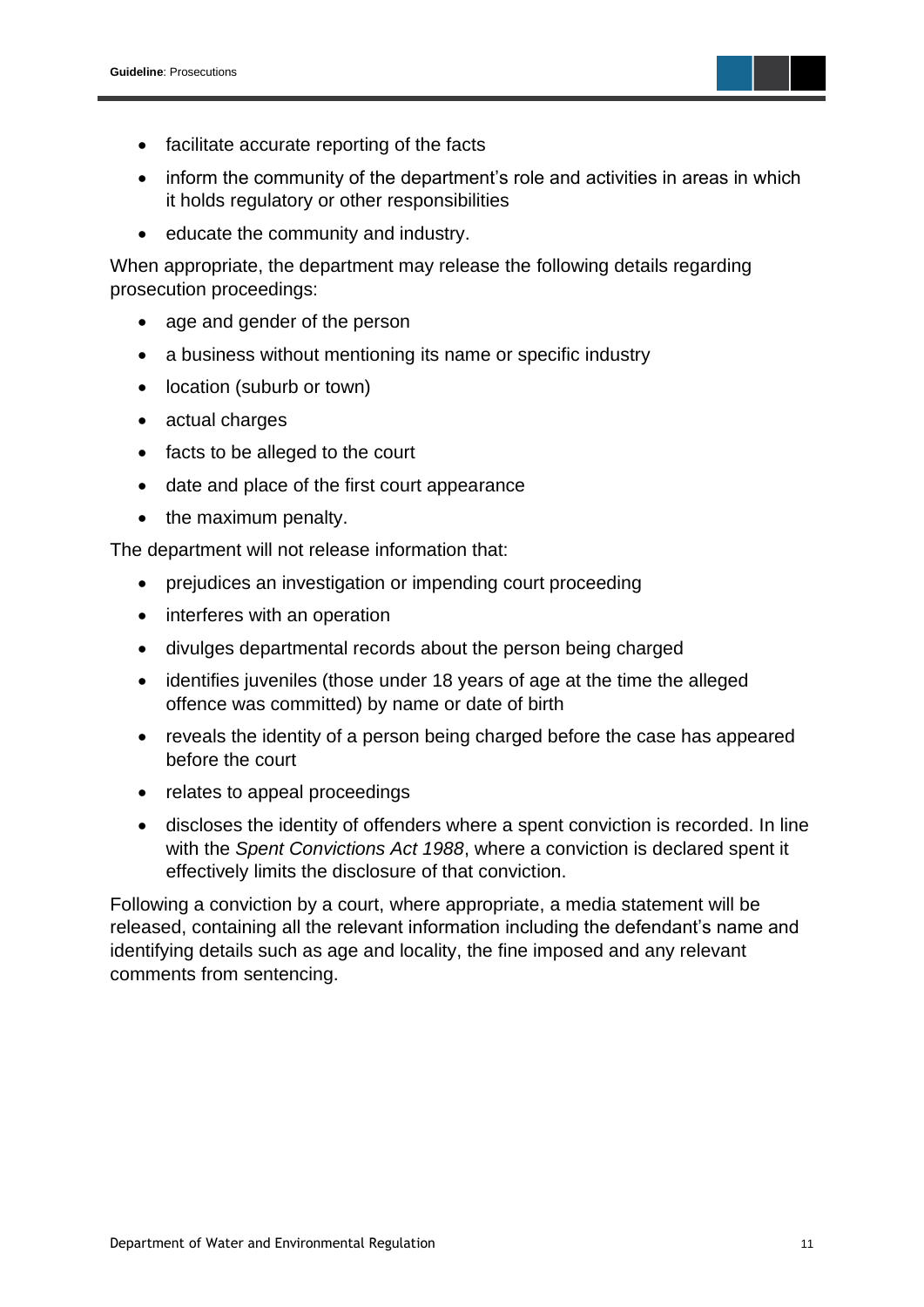

### <span id="page-14-0"></span>Document implementation

This guideline comes into effect on the day it is published.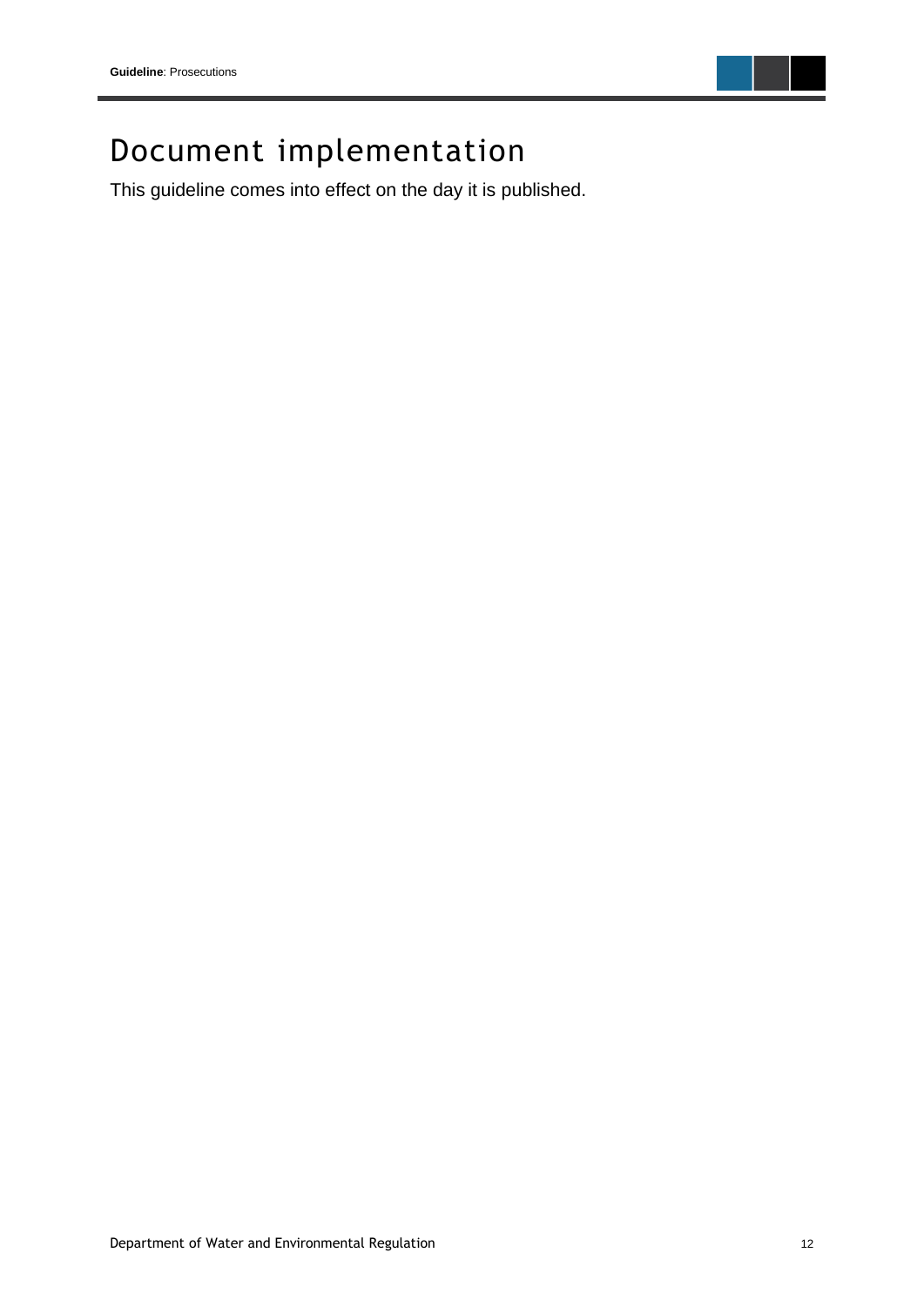$\blacksquare$ 



## <span id="page-15-0"></span>Related documents

| Non-department documents                                                         |                                                     |  |  |
|----------------------------------------------------------------------------------|-----------------------------------------------------|--|--|
| Author                                                                           | Title                                               |  |  |
| Office of the Director of<br><b>Public Prosecutions for</b><br>Western Australia | Statement of Prosecution Policy and Guidelines 2018 |  |  |

| Department documents                                       |                                   |  |  |
|------------------------------------------------------------|-----------------------------------|--|--|
| Author                                                     | Title                             |  |  |
| Department of Water and<br><b>Environmental Regulation</b> | Compliance and Enforcement Policy |  |  |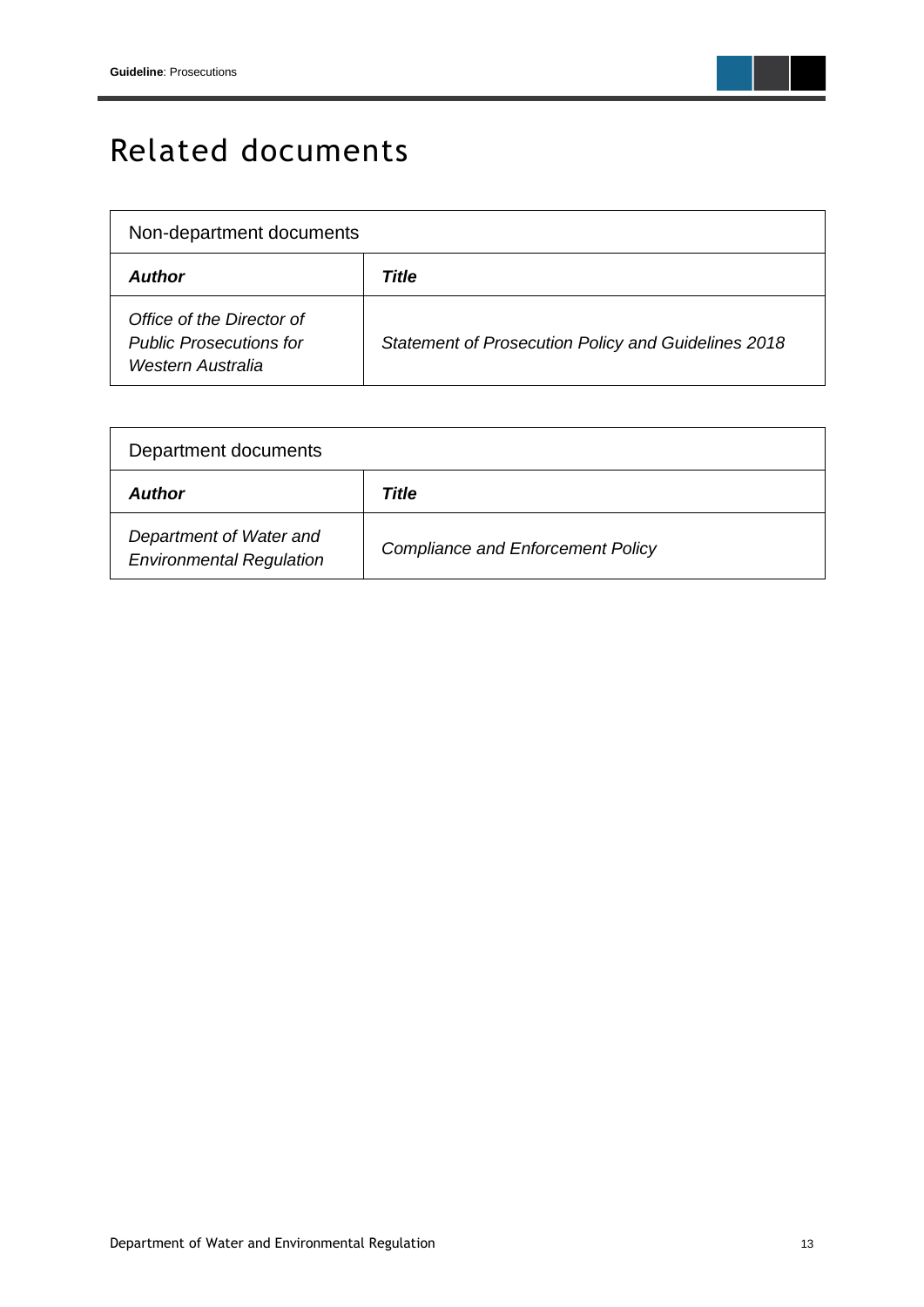

### <span id="page-16-0"></span>Custodian and review

The currency of this document will be continuously evaluated, and reviewed no later than three years from the date of issue or sooner as required.

| Document details       |                                               |  |  |
|------------------------|-----------------------------------------------|--|--|
| Lead group (custodian) | <b>Compliance and Enforcement Directorate</b> |  |  |
| <b>Current version</b> | October 2020                                  |  |  |